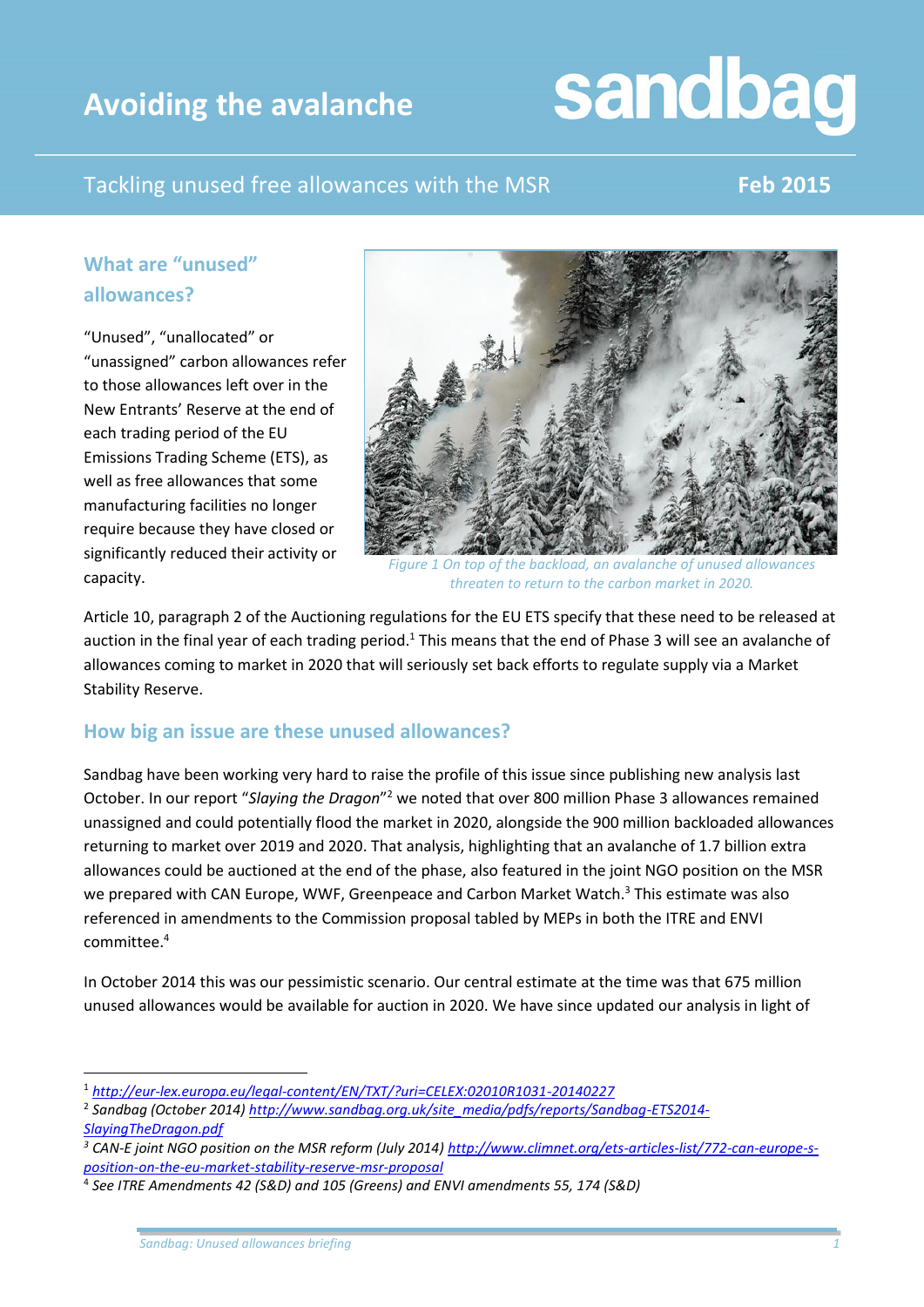more recent data on Phase 3 free allocations published by the Environment Agency<sup>5</sup>, and an official update on the status of the New Entrants' Reserve.<sup>6</sup> This indicated faster uptake of the New Entrants' Reserve than we had assumed, but also indicated that more installations were closing or reducing their activities. **All in all, this has increased out central estimate upwards from 675 million to 754 million.**

We have arrived at this figure by assuming New Entrants continue to grow at the rate seen in 2014, and by assuming that no further net changes up or down in free allocation will take place (no more partial cessations or closures and no resumption of earlier activities, or that these will balance each other out). We have ignored the role of unassigned allowances reserved for transitional free allocation to the power sector, as they are smaller in scale and we expect most of these to be released at auction before 2020.

We are reassured to see other analyst such as Ecofys (500-900m)<sup>7</sup> and Tschach Solutions (671m)<sup>8</sup> are coming up with similar estimates for the scale of this issue.

#### **How do unused allowances affect the surplus**

The incomplete take up of the NER and significant partial cessations and closures mean less allowances will be released into the market as free allowances across Phase 3 and more will arrive as auctions in 2020. In effect, two large tranches of Phase 3 allowances will be backloaded to the end of the phase, hugely increasing the supply of allowances immediately before the Commission's MSR proposal is scheduled to begin curbing them.

We have consulted with both the Commission and with the UK government, and they have indicated to us that, while they are aware of this as an issue, the surplus forecasts they have published do not account for this delay in supply. This means the charts we are used to seeing from these official sources downplay the extent to which the surplus worsens acutely in 2020. If we apply Sandbag's latest assumptions on unused allowances to the Commission and UK surplus forecasts, they change as follows.

 $\overline{a}$ 

*<sup>5</sup> European Environment Agency, ETS Data Viewer, (updated October 2014[\) http://www.eea.europa.eu/data-and](http://www.eea.europa.eu/data-and-maps/data/data-viewers/emissions-trading-viewer)[maps/data/data-viewers/emissions-trading-viewer](http://www.eea.europa.eu/data-and-maps/data/data-viewers/emissions-trading-viewer)*

*<sup>6</sup> NER status table (updated January 22nd 2015)* 

*[http://ec.europa.eu/clima/policies/ets/cap/allocation/docs/status\\_table\\_ner\\_en.pdf](http://ec.europa.eu/clima/policies/ets/cap/allocation/docs/status_table_ner_en.pdf)*

*<sup>7</sup> Ecofys: Projections behind the 500-900 million estimate of "unused" Phase 3 allowances (27th January 2015) <http://www.ecofys.com/files/files/ecofys-2015-working-paper-leftover-allowances-phase-3-eu-ets.pdf>*

*<sup>8</sup> Tschach Solutions/ICIS (private correspondence 5 th February 2015*) *<http://www.icis.com/pages/carbon-emissions-ets/>*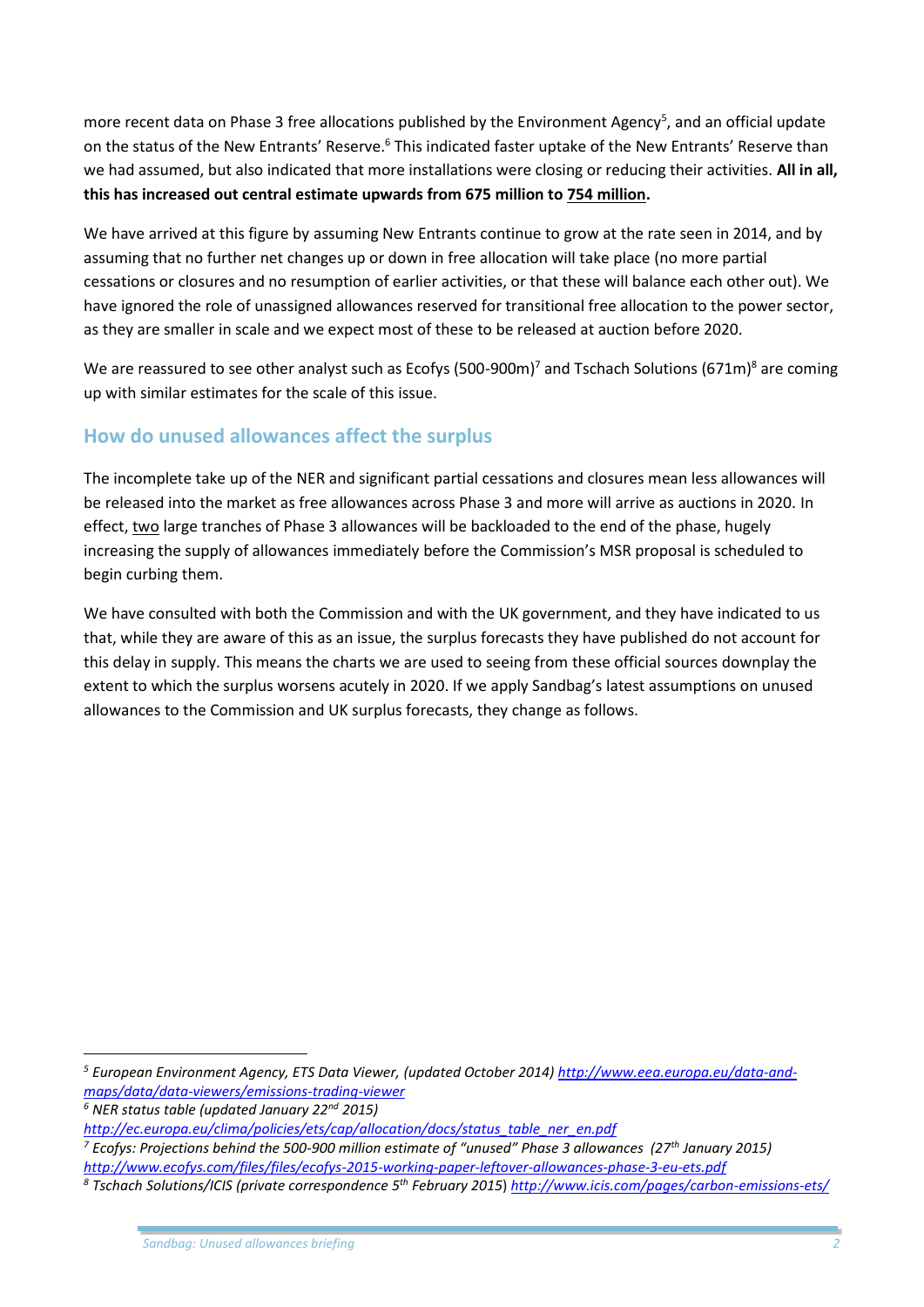



*Figure 3 The UK government surplus forecasts also shows a more acute spike in surplus in 2020 when adjusted for unused allowances (No MSR and 2.2% cap, stationary installations only)*



Observe how this amplifies the "rollercoaster effect" that already existed as a result of the backloading decision, creating an extreme "ski-jump" in the supply of allowances at the end of Phase 3.

In both of these adjusted scenarios we have conservatively assumed that net emissions stay the same, as generated by the Commission's and UK government's models; we note, however, that a high level of partial cessations and closures and reduced uptake of NER also signals that demand for allowances might be lower than these official sources originally expected, lending weight to Sandbag's much larger surplus forecast, shown below. Indeed, all other things being equal, if net demand for allowances dropped by the amount we have indicated it has dropped for New Entrants and partial cessations, the Commission surplus forecast would climb to 3.4 billion by 2020, and the UK surplus forecast would climb to 4 billion, bringing them much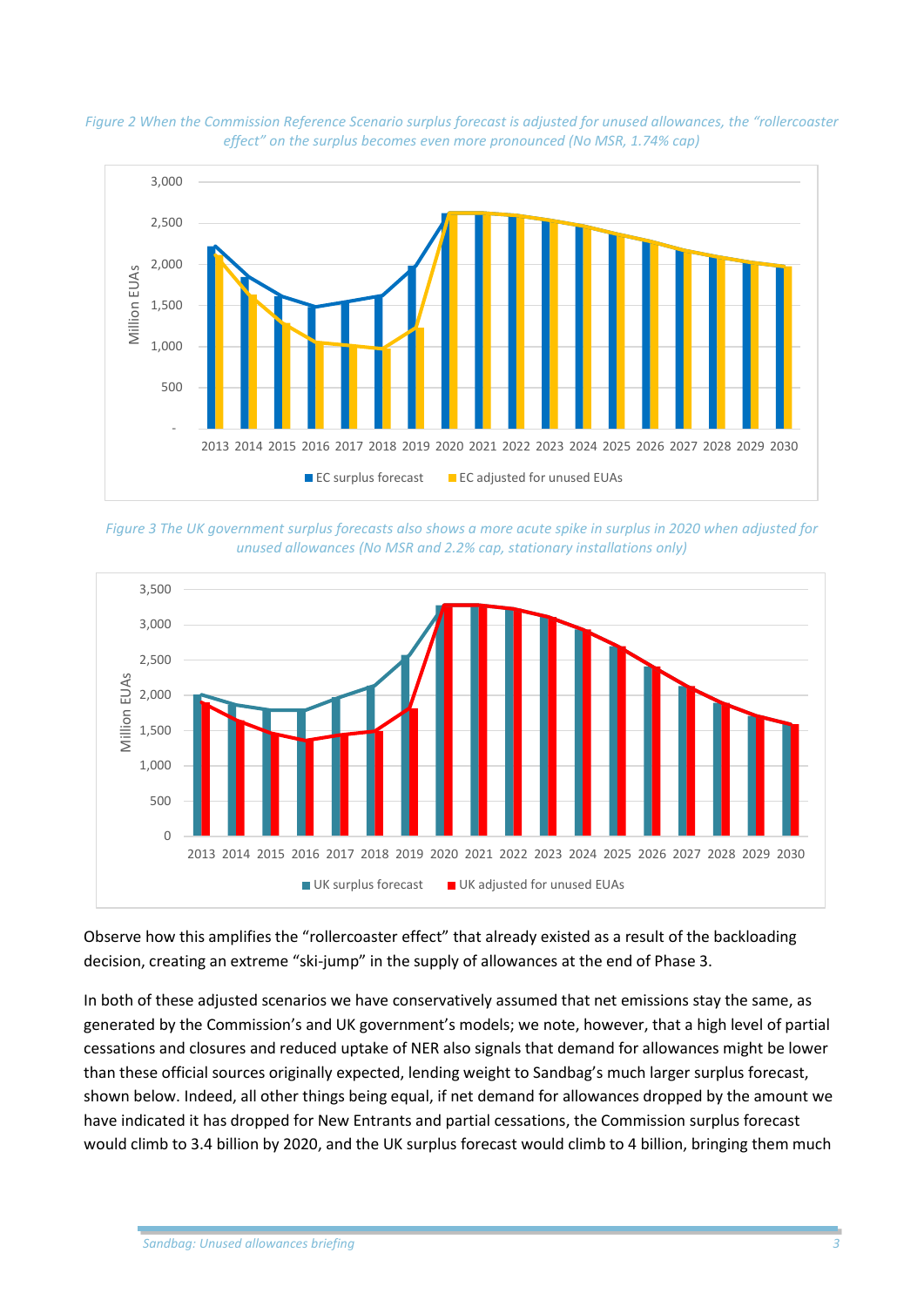#### closer to Sandbag's forecast of 4.5 billion by 2020. Note that Sandbag's forecast already contains an adjustment for unused allowances.



*Figure 4 Sandbag expects much lower emissions and much larger surpluses than the UK and Commission forecasts, but already adjusts supply for unused allowances (No MSR and 2.2% cap, stationary installations only)*

#### **The Commission's proposal to deal with unused allowances**

It is important to acknowledge that the Commission proposal includes a mechanism that partly addresses this issue. As well as introducing a Market Stability Reserve, the Commission proposes a mechanism which spreads part of any excess auctions in the final year of each phase into the first two years of the next.<sup>9</sup>



*Source: DG Clima website, Sandbag calculations. For this illustration we assume auctions in 2021 and 2022 are the same as original 2020 levels (i.e. 973 million). In 2020, we assume 754 million unused free allowances are released at auction, on top of basic auction levels (973 million) and backloaded allowances (600 million).* 

**.** 

*<sup>9</sup> Article 2 paragraph 3 of the Commission MSR proposal [http://eur-lex.europa.eu/legal](http://eur-lex.europa.eu/legal-content/EN/TXT/?uri=CELEX:52014PC0020)[content/EN/TXT/?uri=CELEX:52014PC0020](http://eur-lex.europa.eu/legal-content/EN/TXT/?uri=CELEX:52014PC0020)*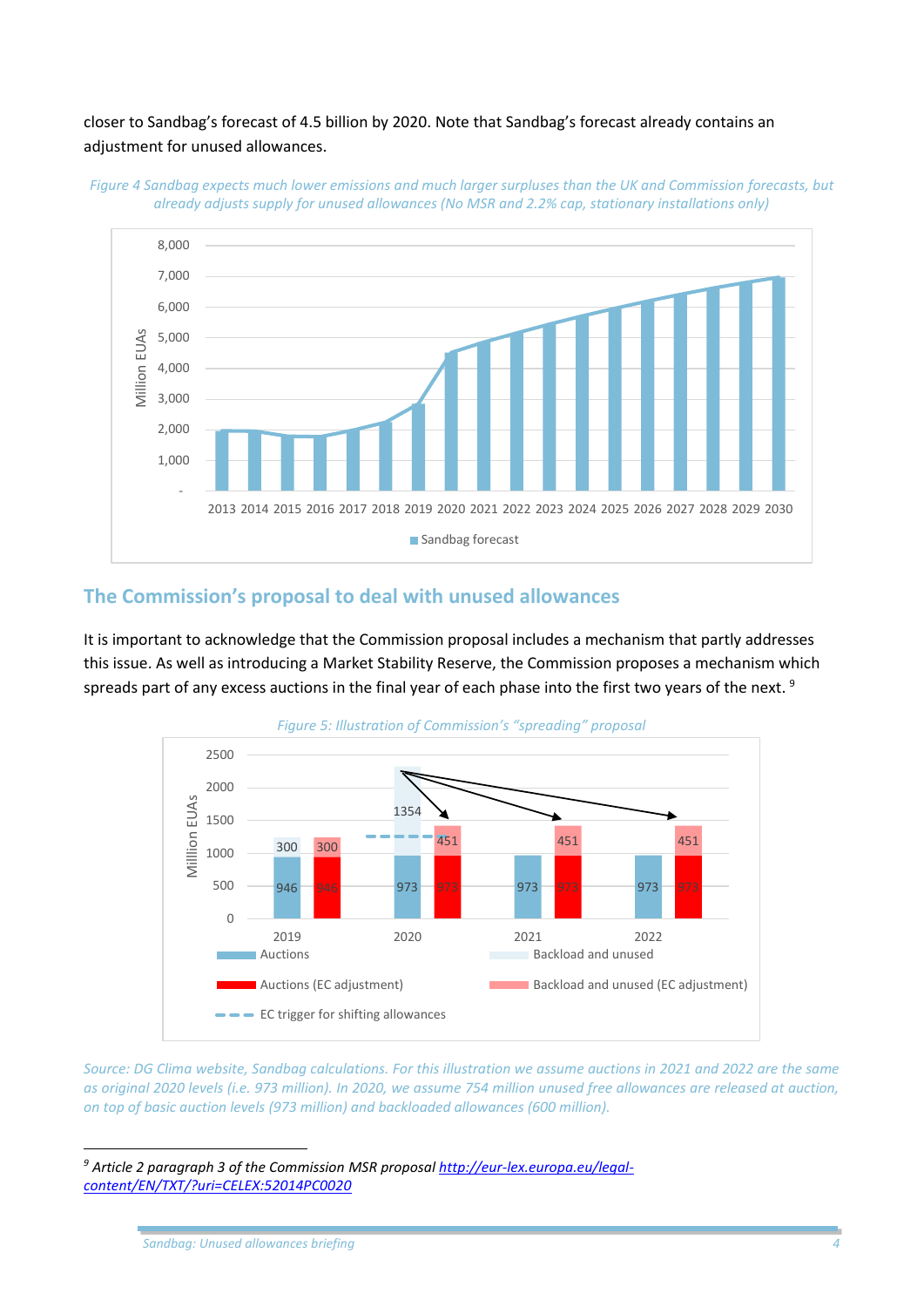However, as highlighted above, this flood of allowances presents a major setback in the MSR's efforts to regulate supply and restore incentives to the scheme, and smearing these allowances across three years instead of one does little to address this issue. It also seems inelegant and unnecessary for the Commission to introduce two separate and competing mechanisms to regulate supply when the MSR can easily be adapted to absorb this influx of allowances at the end of each phase.

Below we indicate how the Commission proposal would likely affect the supply in both the Commission forecast and the UK forecast once these have been modified to reflect unused allowances.





*Figure 7 UK government surplus forecast, adjusted for unused EUAs, with and without European Commission MSR proposal (2.2% cap)*

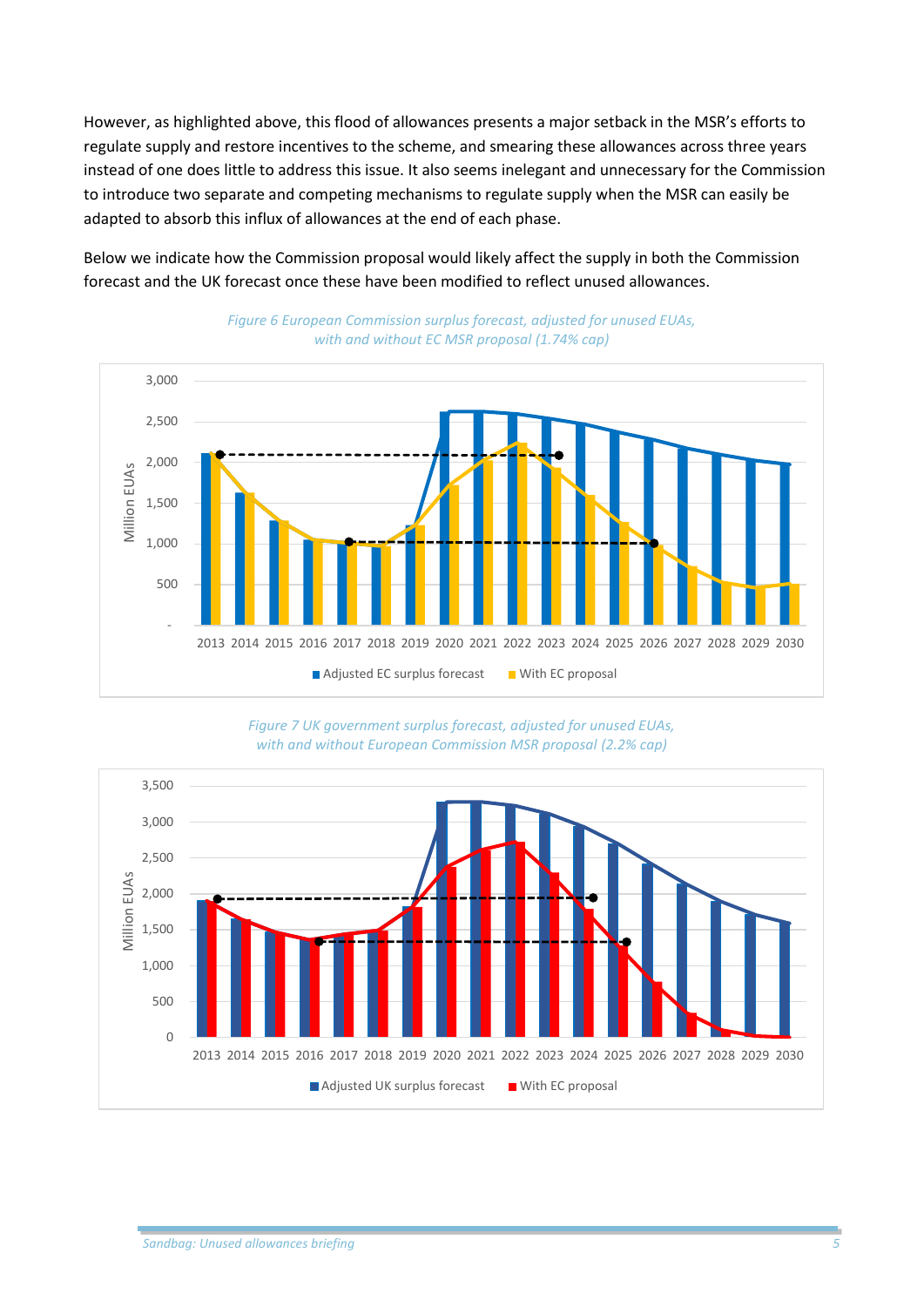**While the Commission proposal partly mitigates this spike in allowances, observe that in these adjusted forecasts it takes roughly a decade to start to get supply back below current levels. <sup>10</sup> Alternatively measured, it would take at least nine years for the MSR to bring supply back down to where it is expected to fall in the mid-point of Phase 3.**

And of course, in Sandbag's view these forecasts vastly underestimate the scale of the surplus that the MSR will have to tackle. If emissions decline at the rate we expect, based on projections from more recent data,<sup>11</sup> the Commission's MSR will take around *20 years* to get supply below today's levels. In short, the Commission proposal will not be worth the trouble unless we see a marked increase in its ambition.





#### **The fundamental decision facing policymakers: do we let things go backwards?**

There seems to be broad agreement that the supply of allowance needs to be regulated by a Market Stability Reserve to address the build-up of large surpluses that are delaying investment and taking the EU off a costeffective trajectory.

**But in light of the adjusted projections described above, policymakers need to ask themselves the fundamental question: are they prepared to let the market imbalance worsen considerably before things start to improve? Are they prepared to wait a decade or more for the Market Stability Reserve to start reducing supply below current levels?**

As this briefing goes to print, MEPs on the European Parliament's lead committee on this file, the ENVI committee, are preparing to vote on their amendments to the Commission proposal. In that context, we

 $\overline{a}$ 

*<sup>10</sup> Here "current" means 2013 levels, as it is the most recent year we have data for. We say "at least", because these are static emissions forecasts. In reality we could expect tighter supply to raise prices and lower emissions, this in turn would increase the time required to curb surpluses.*

*<sup>11</sup> Sandbag ETS surplus projection (October 2014) [http://www.sandbag.org.uk/site\\_media/pdfs/reports/Briefing-](http://www.sandbag.org.uk/site_media/pdfs/reports/Briefing-2020surplusprojection.pdf)[2020surplusprojection.pdf](http://www.sandbag.org.uk/site_media/pdfs/reports/Briefing-2020surplusprojection.pdf)*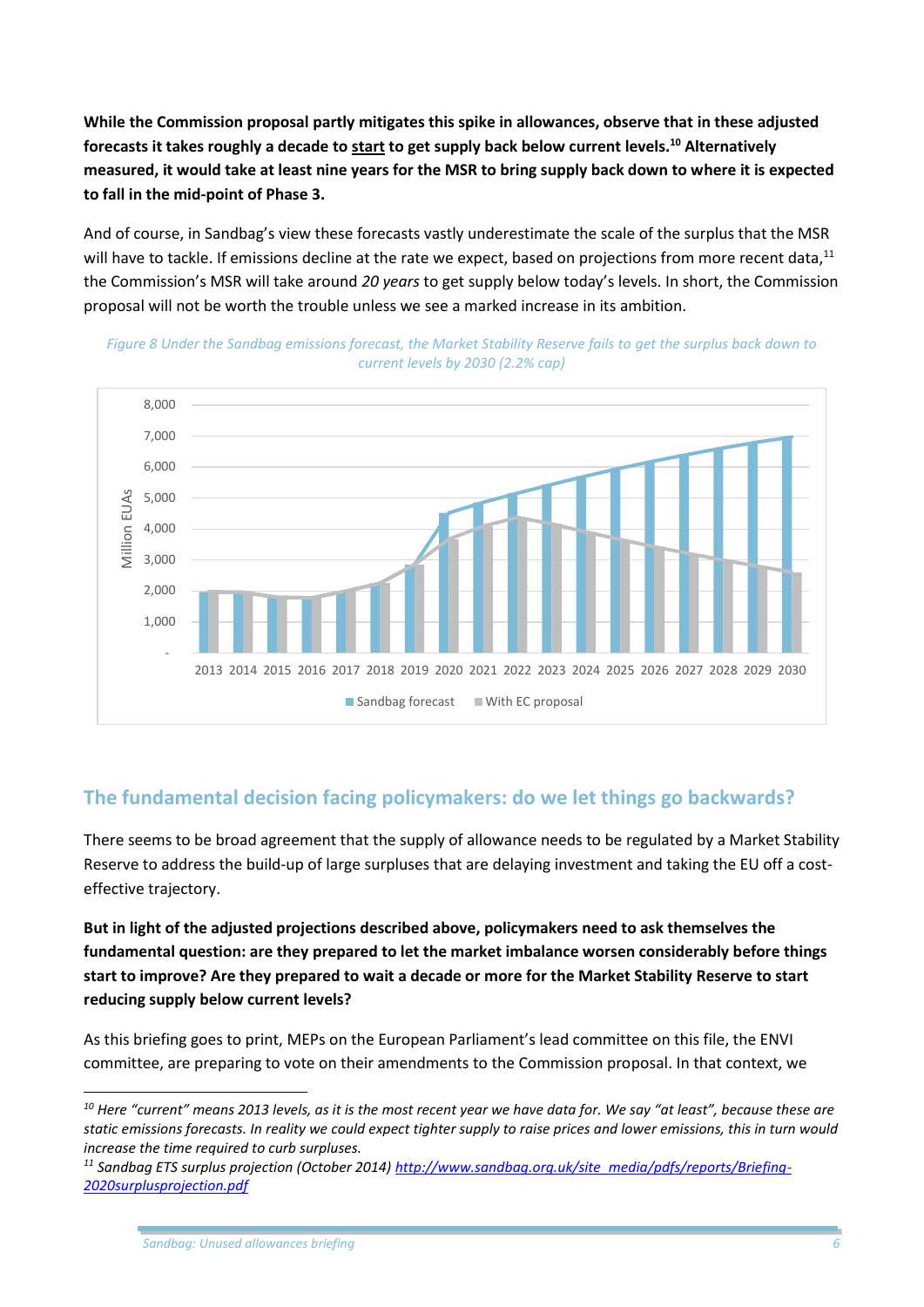highlight the three key factors that are critical to prevent the market imbalance from worsening before it improves.

- **1. Starting the MSR as early as possible**
- **2. Preventing 900 million backloaded allowances from flooding the market**
- 3. **Preventing unused allowances from flooding the market**

It is technically feasible to implement the MSR as early as July 2016 with a one year time-lag or January 2017 with a two year time-lag, as both of these options rely on data that would not be published until May 2016, and we should certainly hope that an agreement on the MSR is reached before then.

We would advise that specific amendments separately address the backload and the unused allowances, noting that backloaded allowances are a unique problem affecting the final years of Phase 3, but that unused allowances are a recurring problem in the final year of every phase. These two sets of allowances could be addressed either by placing them directly into the Market Stability Reserve, or more ambitiously, by removing them from the market permanently. In December, we published a briefing providing the specific changes to the Commission's legal text which we would recommend to achieve these outcomes.<sup>12</sup>

Implementing these three changes to the Commission proposal would have the following effect on the Commission's and the UK's supply forecast, as adjusted for unused allowances.





**<sup>.</sup>** <sup>12</sup> *Sandbag, Consolidated Amendments to the MSR proposal [http://www.sandbag.org.uk/site\\_media/pdfs/reports/MSR\\_amendments\\_-\\_consolidated\\_1.pdf](http://www.sandbag.org.uk/site_media/pdfs/reports/MSR_amendments_-_consolidated_1.pdf)*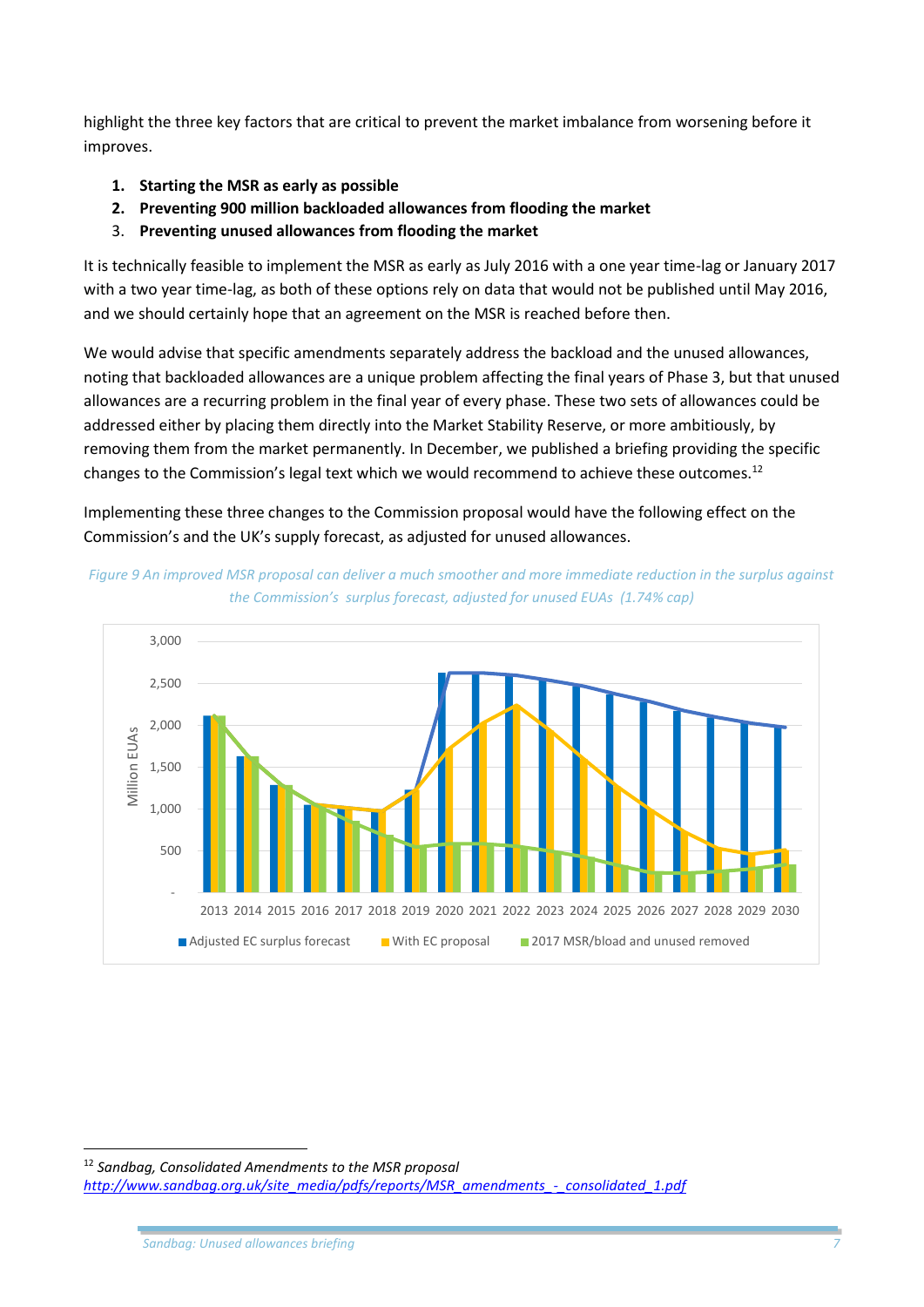



We see a smoother and more immediate reduction in the surplus under both forecasts, preventing the market imbalance from deteriorating before the MSR can begin to get it under control. Note that the surpluses only run to zero in the UK scenario because these models apply static emissions scenarios. In reality, we would expect prices to rise and emissions to fall as supply starts to tighten, leaving more allowances on the market for longer.

But while these three measures might be sufficient to prevent things from going backwards, they might not yet be enough to actually take things forwards. If Sandbag's surplus forecast proves to be more accurate, as early indications suggest it might be, the MSR will struggle to keep pace with new annual surpluses unless the annual adjustments are made considerably more aggressive than the 12% currently proposed. Even with an early start, and with backloaded and unused allowances removed, the oversupply on the market could almost indefinitely stay above the 2 billion allowances we have in 2013 – a volume widely perceived to represent an unacceptable imbalance between supply and demand.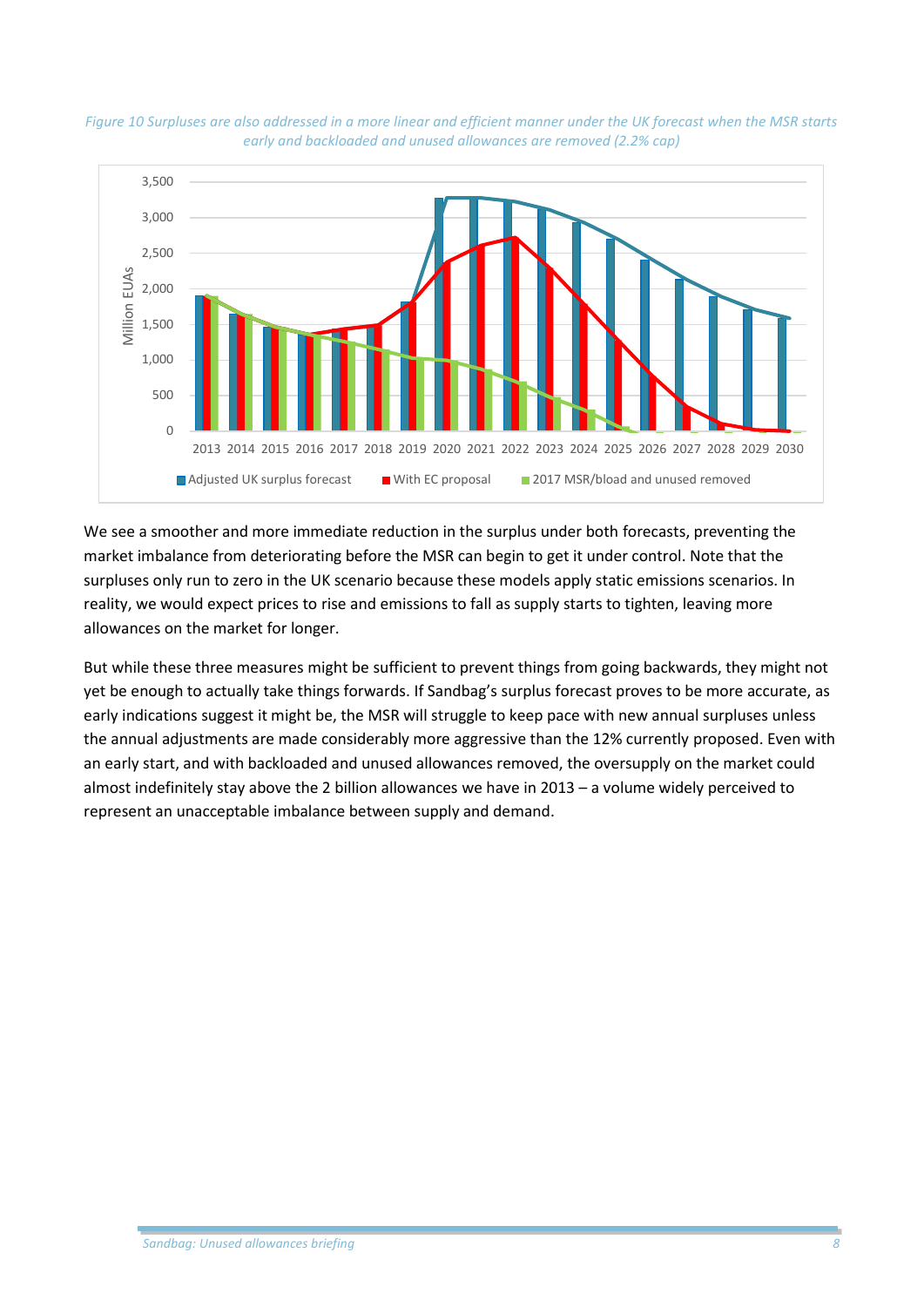

*Figure 11 In the Sandbag supply forecast, the MSR will struggle to reduce the surplus even with a 2017 start and the backload and unused allowances removed from the market. More aggressive annual adjustments may also be required.*

#### **Ending the tug of war over backloaded and unused allowances**

While the issue of unused allowances has taken a backseat to the question of the start date and to what happens to backloaded allowances, it has not been entirely neglected, and has steadily gained in salience over the last 4 months.<sup>13</sup> However, the amendments tabled in the ITRE and ENVI committees and the voting patterns in the ITRE committee show there is a tug of war between an effective Market Stability Reserve and new protections against carbon leakage in some sections of the parliament. In particular, there have been some tensions over whether some of the backload or unused allowances should go into an NER300-style innovation fund, or potentially go into some kind of allowance supply reserve, rather than being placed into the Market Stability Reserve or cancelled.

In light of the chronic oversupply we believe the scheme is facing, we are very wary of proposals which would return these allowances to market in the near term instead of removing them from circulation on a longer-term basis. This holds true whether they are auctioned as part of an innovation fund, or re-issued as free allowances to manufacturers.

Moreover, while Sandbag is supportive of efforts to protect best performers exposed to carbon leakage, to make free allowances more responsive to industrial output, and to dedicate more funding for industrial lowcarbon innovation, these legislative changes seem to properly belong to a broader review of the ETS Directive and should not, in our view, be pre-empted within the Market Stability Reserve proposal. Indeed, these changes to the design of the scheme in Phase 4 have already been endorsed by the European Council in its October Council Conclusions.<sup>14</sup> Until then the principle issue with free allowances has been that manufacturers have received far more than they needed to cover their emissions, not too few.<sup>15</sup>

**.** 

*<sup>13</sup> See for example, ITRE Amendments 42 (S&D), 105 (Greens), 106 (CinqueStelle), 63 (ALDE), and Compromise 3A (S&D/ALDE/Greens/Dario Tamburrano); See ENVI amendments 55, 171, 172, 174 (S&D), 103 (ALDE), 170 (Greens). <sup>14</sup> 2030 Climate and Energy Package Council Conclusions (24th October 2014)* 

*[http://www.consilium.europa.eu/uedocs/cms\\_data/docs/pressdata/en/ec/145356.pdf](http://www.consilium.europa.eu/uedocs/cms_data/docs/pressdata/en/ec/145356.pdf)*

*<sup>15</sup> Claims vs Facts on the Market Stability Reserve Proposal (3rd Feb 2014)<http://www.sandbag.org.uk/data/msr/facts>*